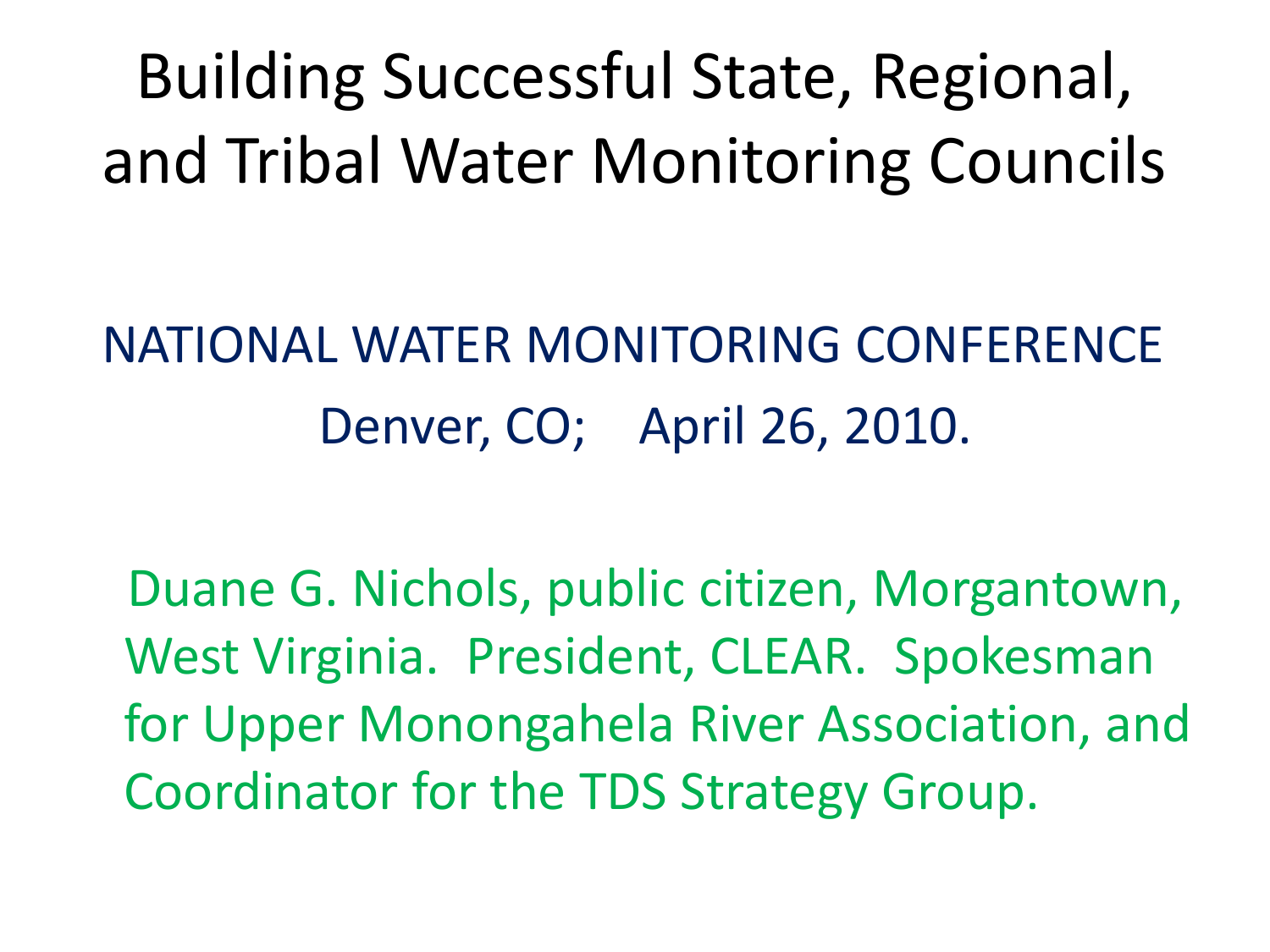# The Upper Monongahela River

- Dunkard Creek (West 40 miles in WV & PA)
- Crooked Run (West 5 miles)
- Cheat River & Lake (Blackwater & Dry Fork)
- Robinson Run (Crafts Run)
- Scotts Run and Dents Run
- Deckers Creek at Morgantown
- West Fork River and Buffalo Creek
- Tygart Valley River and Lake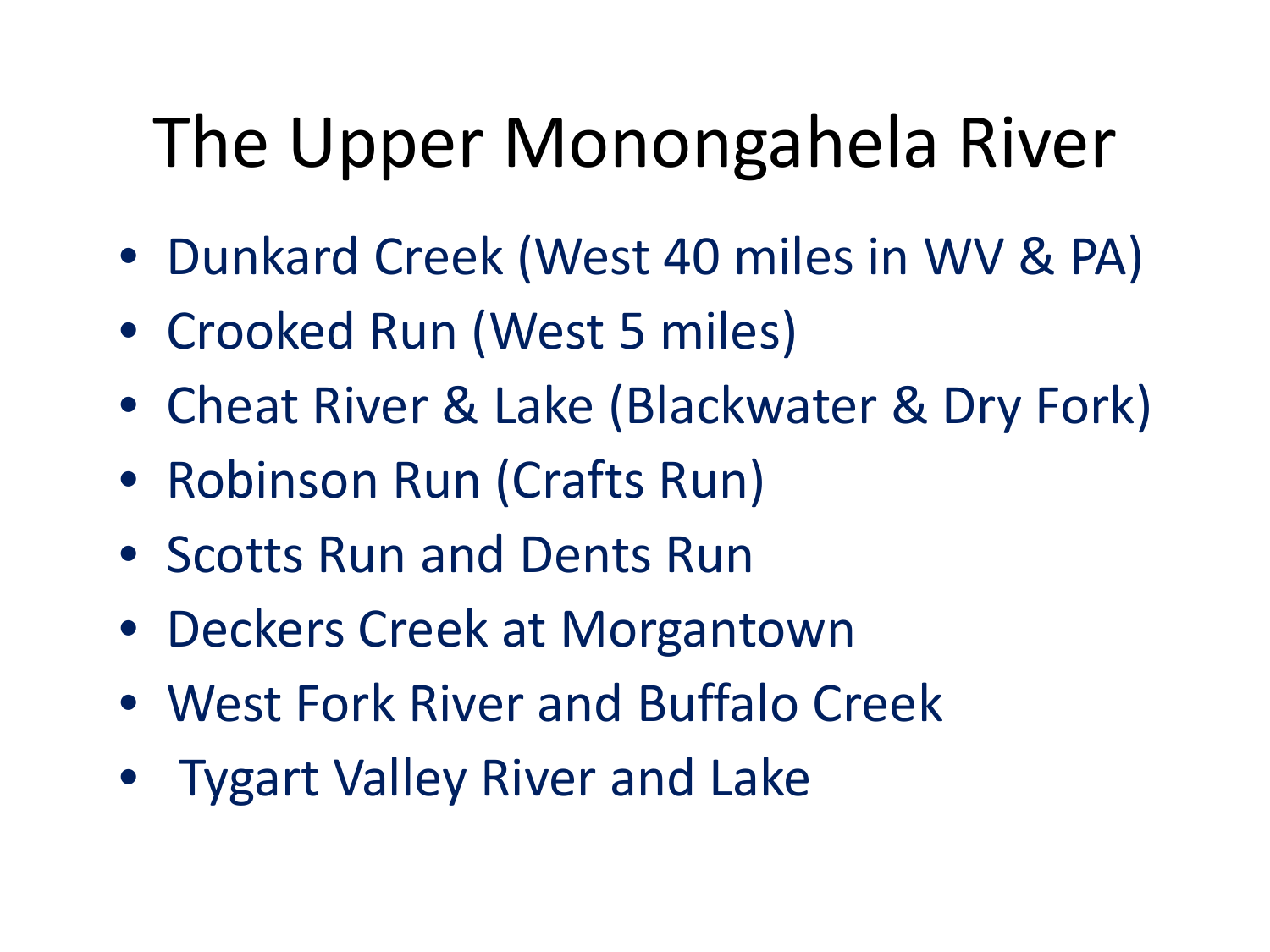Dunkard Creek of the Monongahela River

TDS Strategy Group (Northcentral WV) Upper Monongahela River Association Dunkard Creek Watershed Association Monongahela Chapter – WV Sierra Club Fort Martin Community Association Cheat Lake Environment & Recreation Assn. WV Highlands Conservancy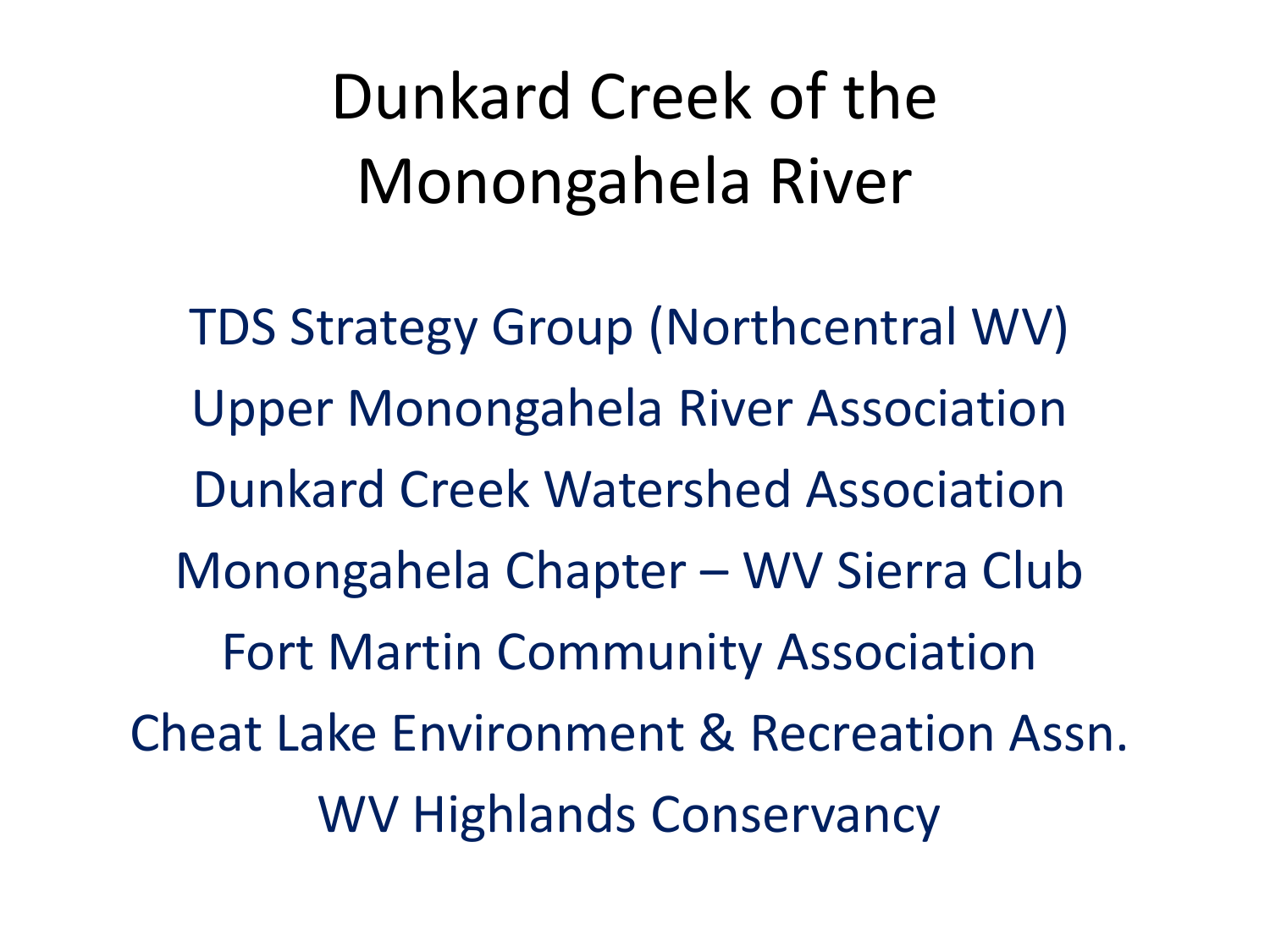# Monitoring, Sampling & Analysis

- 1995 USGS gauges & monitors –Monongahela River at Elizabeth & Pt. Marion, PA; Dunkard Creek, PA; and West Fork River at Enterprise, WV
- 1998 Local volunteer groups & individuals
- 2001 Continuous monitor—data logger
- WV DEP periodic sampling and monitoring
- 2009-RAIN monitoring network pH, ele. cond. Some 12 stations on lower Mononghela River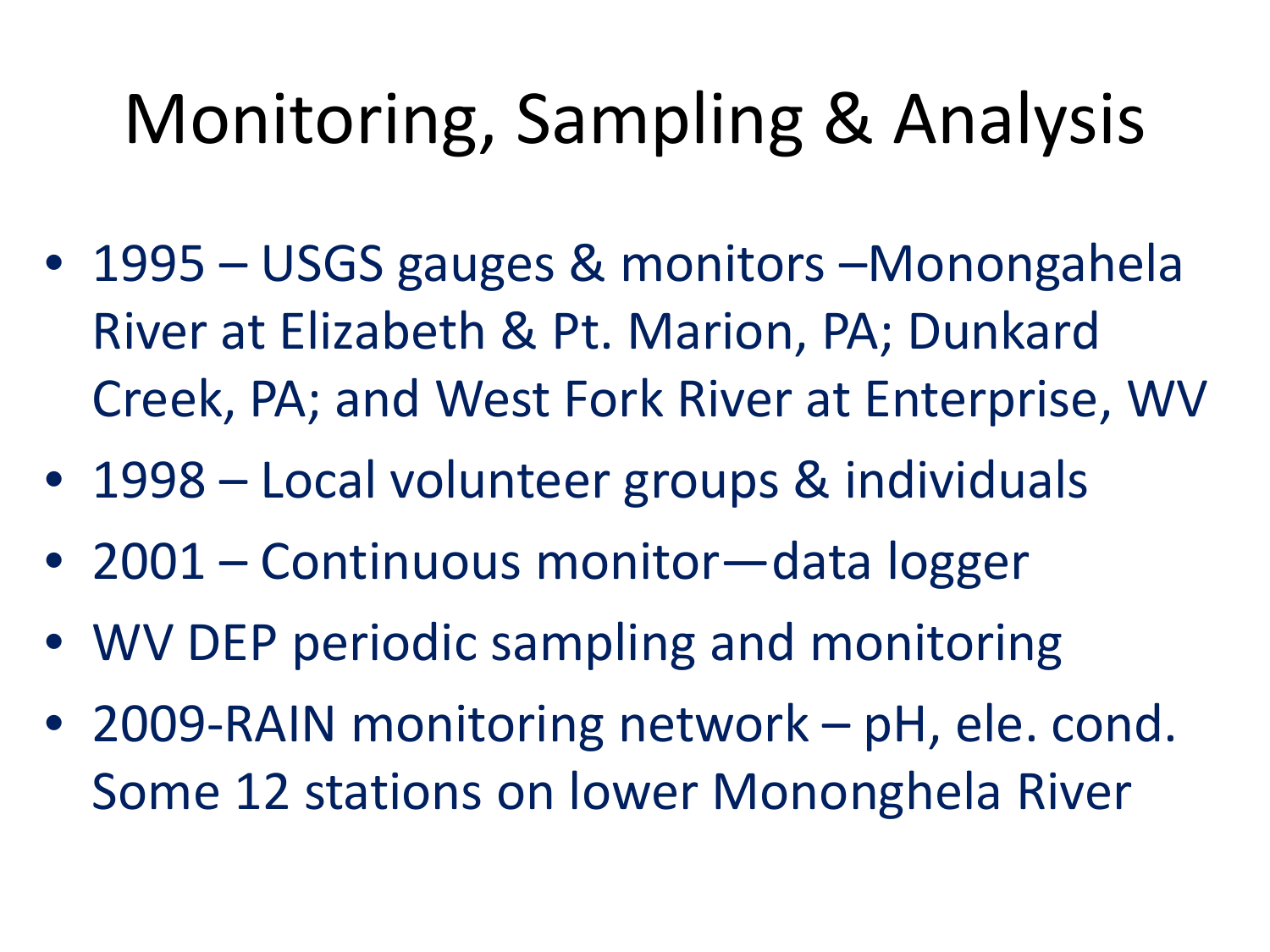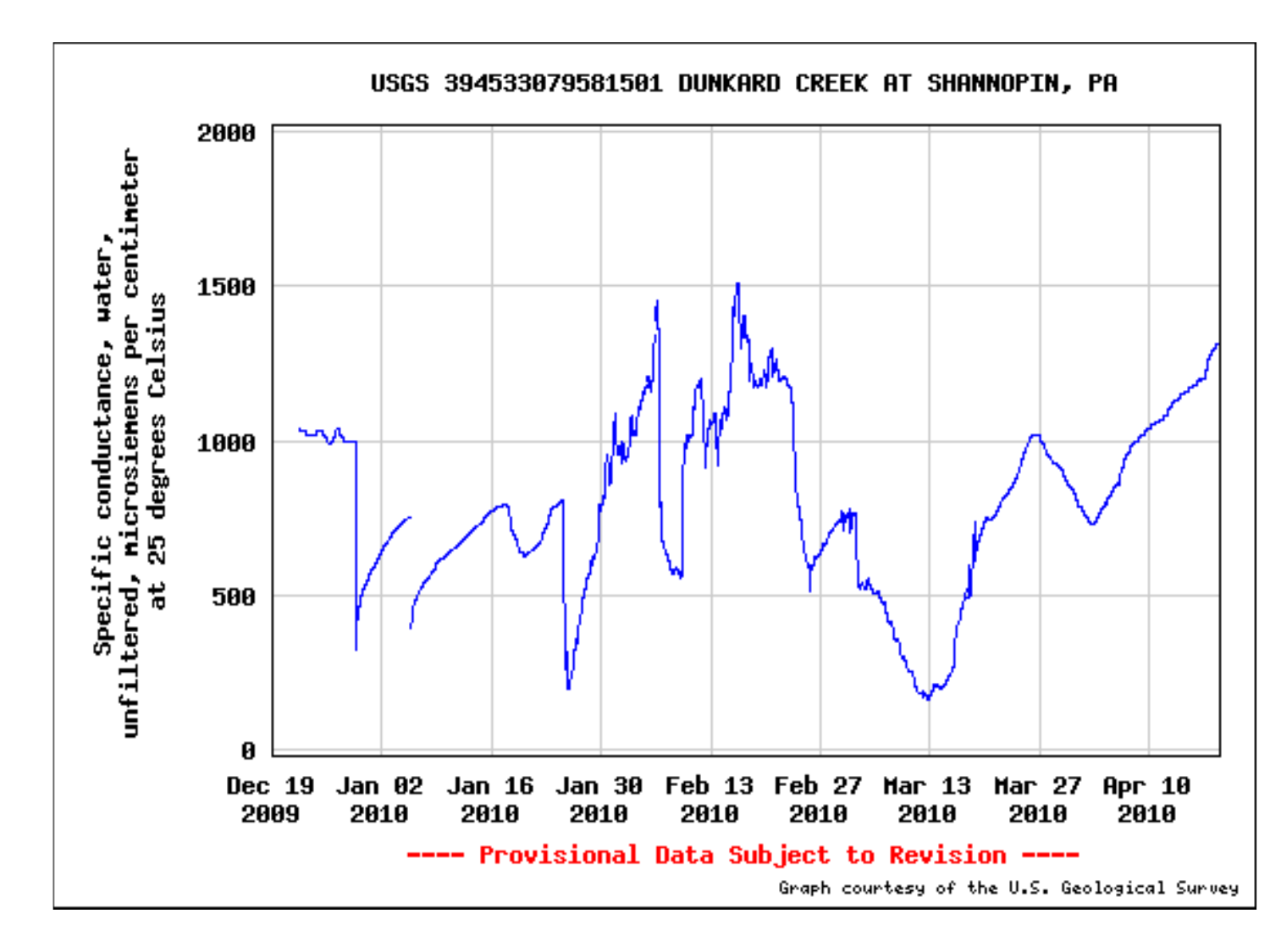centimeter 900 uater, 800 lsiu per conductance, 700 <u>ہے</u><br>ت crosienens degrees 600 500 Ź Specific<br>unfiltered, mi  $\mathbf{\bar{p}}$ 肯 400 300 **Dec** 19 **Jan 02 Jan 16 Jan 30 Feb 13 Feb 27 Mar 13 Mar 27** Apr 10 2009 2010 2010 2010 2010 2010 2010 2010 2010 Provisional Data Subject to Revision ----Graph courtesy of the U.S. Geological Survey

USGS 03061000 WEST FORK RIVER AT ENTERPRISE, HV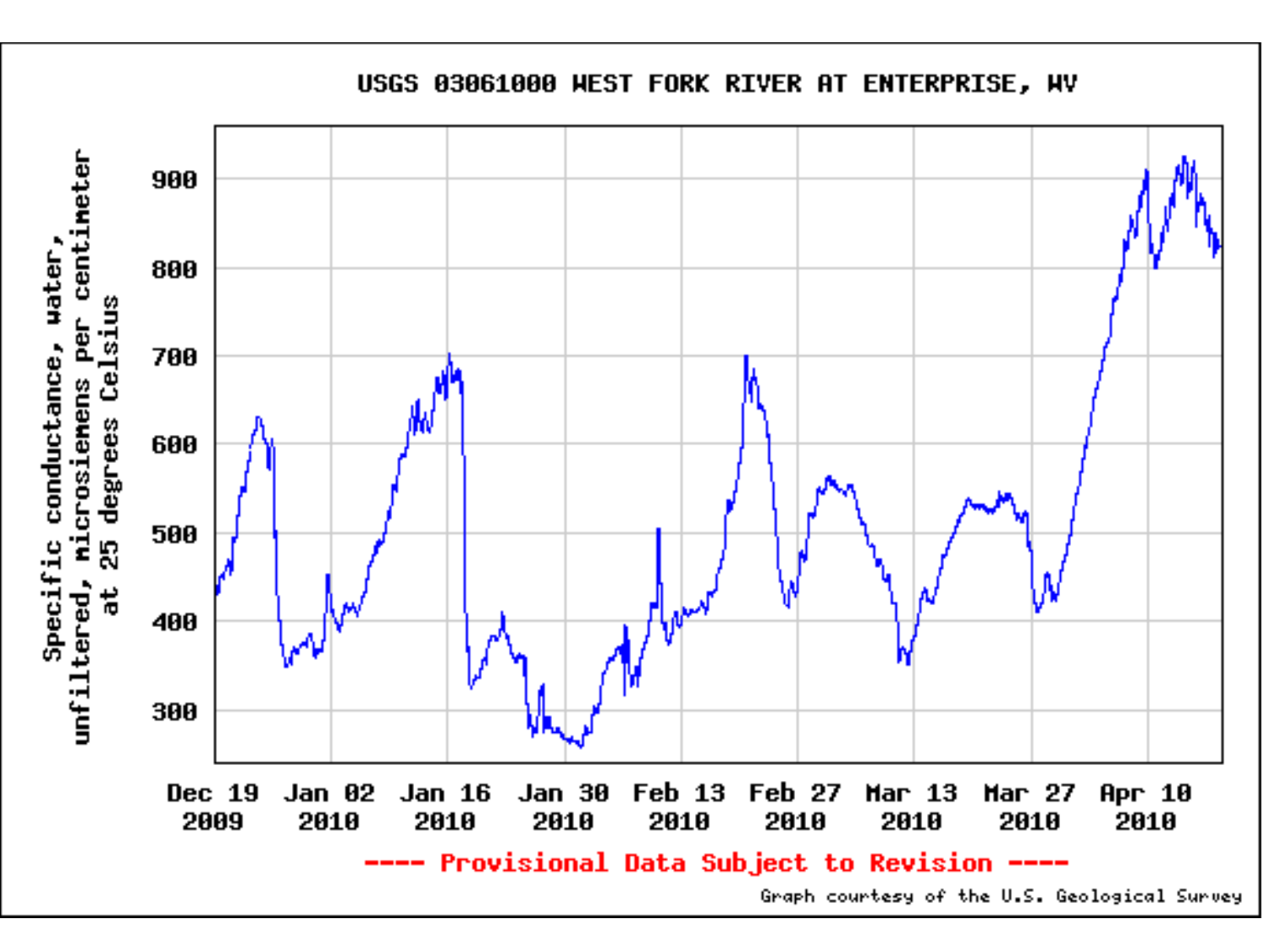

USGS 03075070 Monongahela River at Elizabeth, PA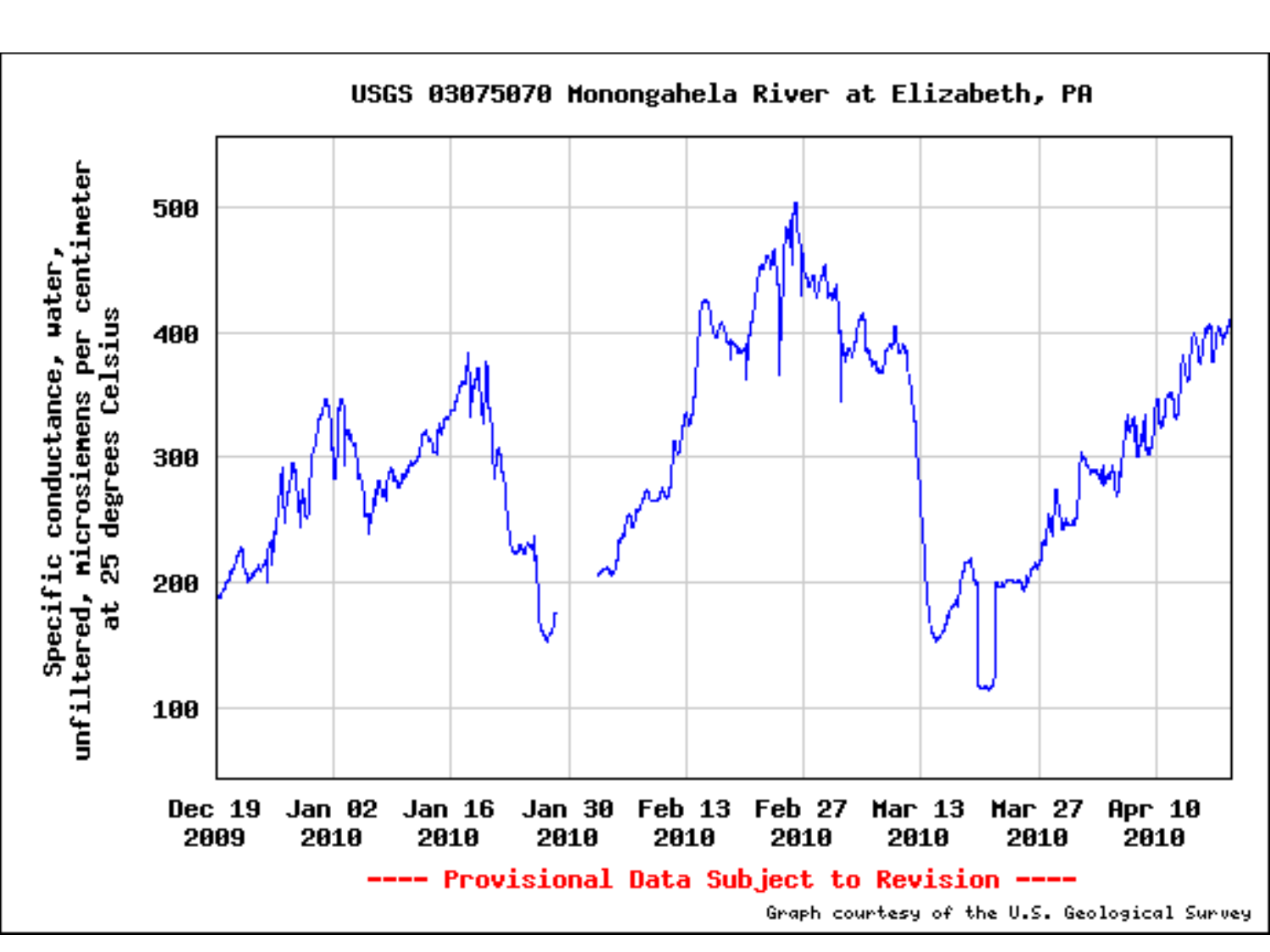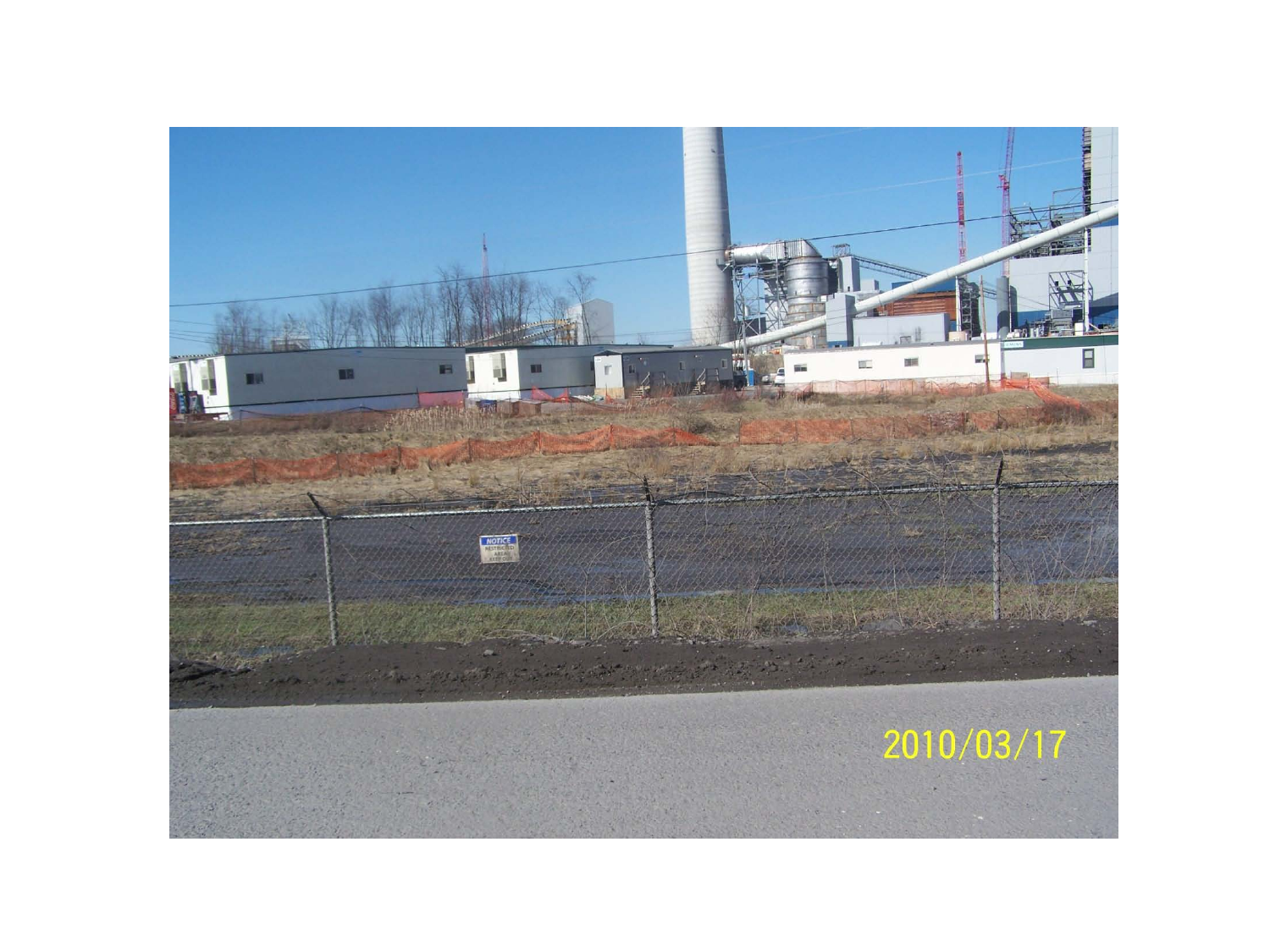#### The Dunkard Creek Smell Test Some 22,000 fish were killed in September 2009

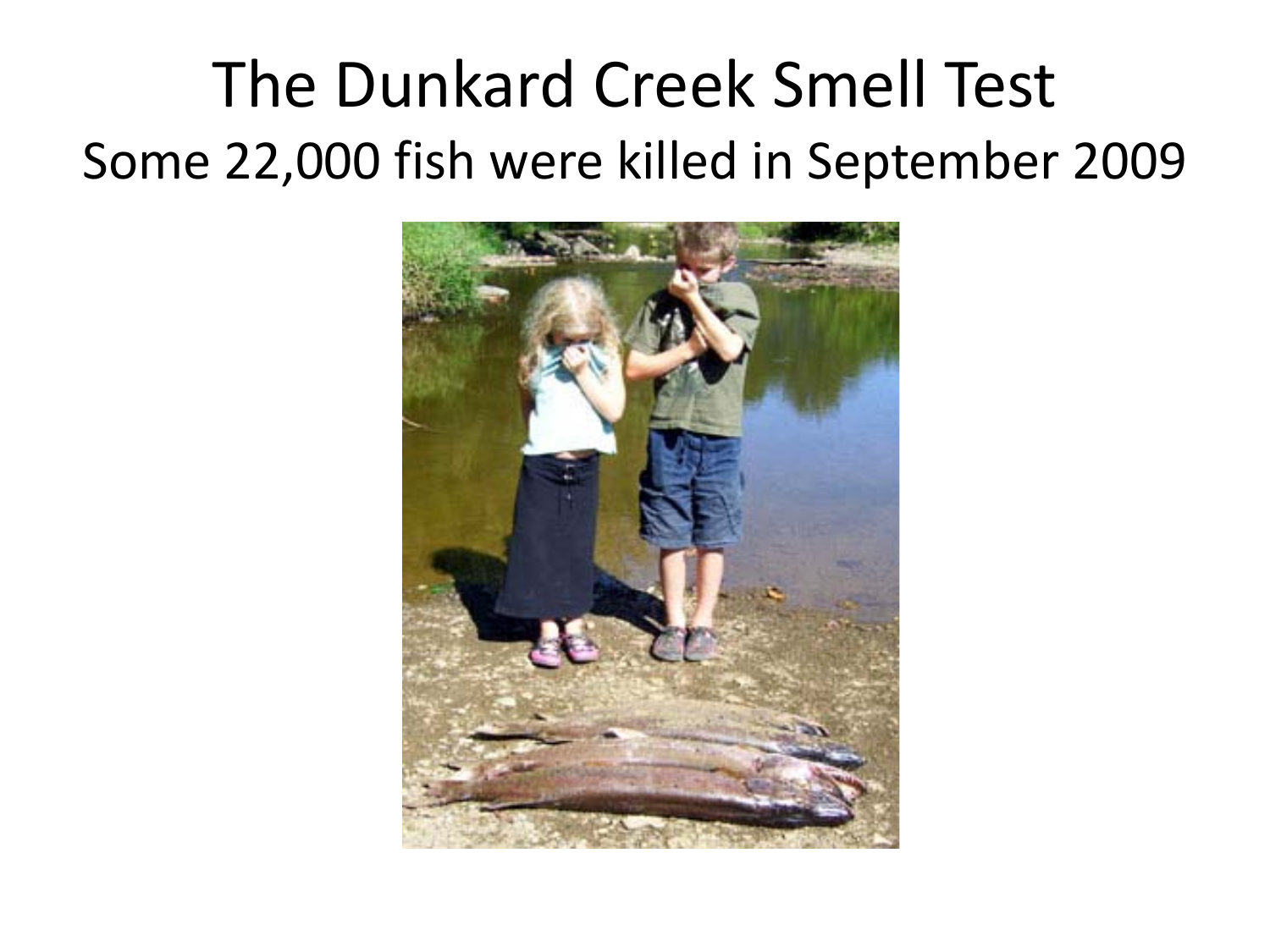#### Dead Fish Extended Over 40 Miles Golden algae also killed 14 species of mussels

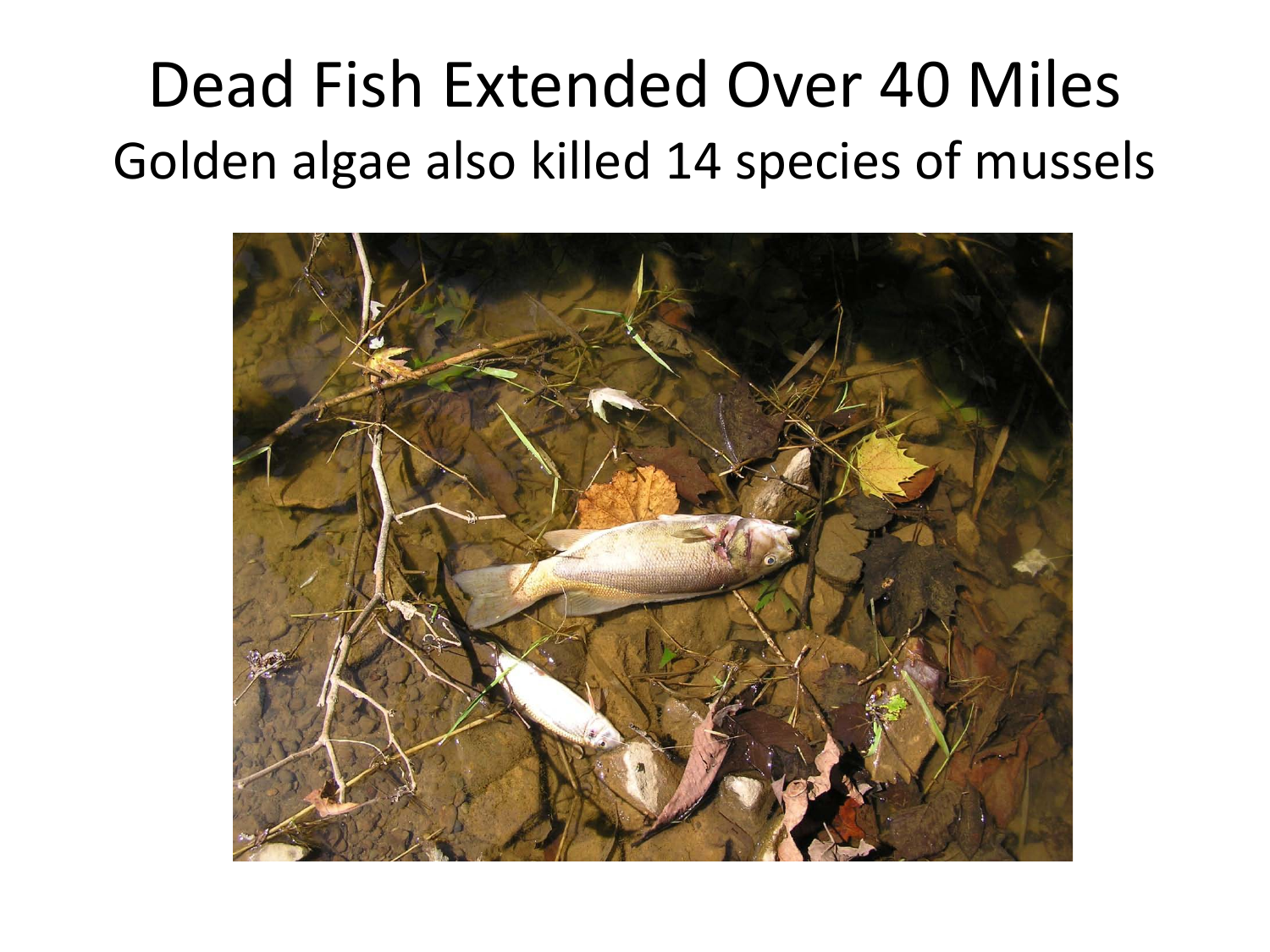### Threats & Issues For WV Streams

- Legacy mining operations exposed strata and underground mine pools: acidity & metals
- Active mining operations pyrite oxidation w/ infiltration discharges: Fe & Al sulfates, metals
- Coal-fired power plant wastes bottom & fly ash, spent FGD limestone: Ca, Fe, Hg, Se, etc.
- Unregulated water withdrawls gas well fracs and power plant cooling
- Gas well residual waste water frac water disposal and production water disposal